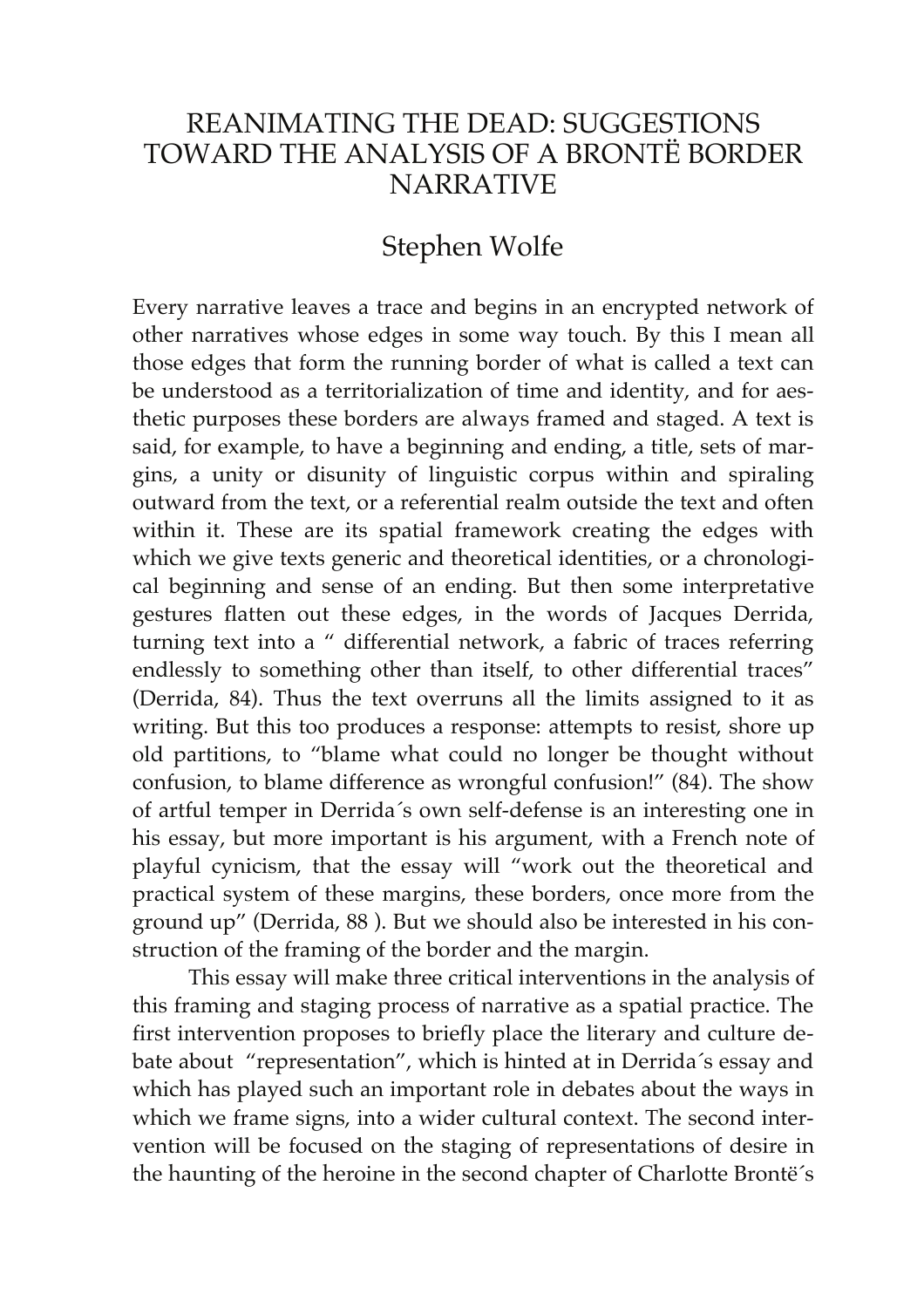*Jane Eyre* (1847). Despite Jane's central place in this early chapter of the novel, her haunting is presented in scenes in which she frames the narrative and then disappears: as if the scenes take place without her being there. These ghostly re-presentations of her desire place her consciousness of her body and the social order itself at a little distance from her identity. The third intervention will also begin in the same chapter of the novel, and then move to Chapter 20, to focus on how the incarceration of the heroine is a frame-up: a self-created act of narrative restructuring. But such a narrative naming can only come about after an audible and visual separation in the text. Screams heard and cries made are framed as exotic images of escape as if Jane Eyre was absenting herself from the experience while returning as the imagined Other. Jane's reaction to Bertha's scream in chapter 20 of the novel is to label it the act of another (an Other): a condor. But in the process, as we shall see, the semiotic act of comparison of the audible sound to an exotic bird of prey is a metaphoric substitution for narration—saying one's own name. The narrator has to name herself so that she can set "things to rights" i.e. writing is a moral responsibility. But this act of representation through narration also carries with it a desire to disappear, but not without a trace.

 Let us take a well-known example of the staging and framing of a narrative—the allegory of the cave in the *Republic*, Book VII. Socrates relates that the cave itself is a framing representation that, like the shadows cast on an interior wall by means of fire and human shapes, blocks us from seeing the Real. And yet this famous image of the cave is a forum, an opening out on to a stage, by means of which Socrates will inspire Glaucon with the knowledge of the pure forms, of that reality men are bound never to see. Socrates holds up an image, and illuminates it by allegorical extension: on a wall or mental screen a shadow is perceived. But so much here depends upon a stage prop, a prop carried there by the philosopher through his narrative and put before his pupil so that "all this can be seen".

 The cave itself is a frame, both for narrative and for the interpretation (See Mitchell, 14-15, Rapaport, 91-94). It is interesting how an image, itself framed, can immediately stage itself as a stage (both as part of a process and the platform for the process) and, in that way, disappear from the viewer's consciousness as an image, object, prop, or border? Remember that Socrates begins the allegory by say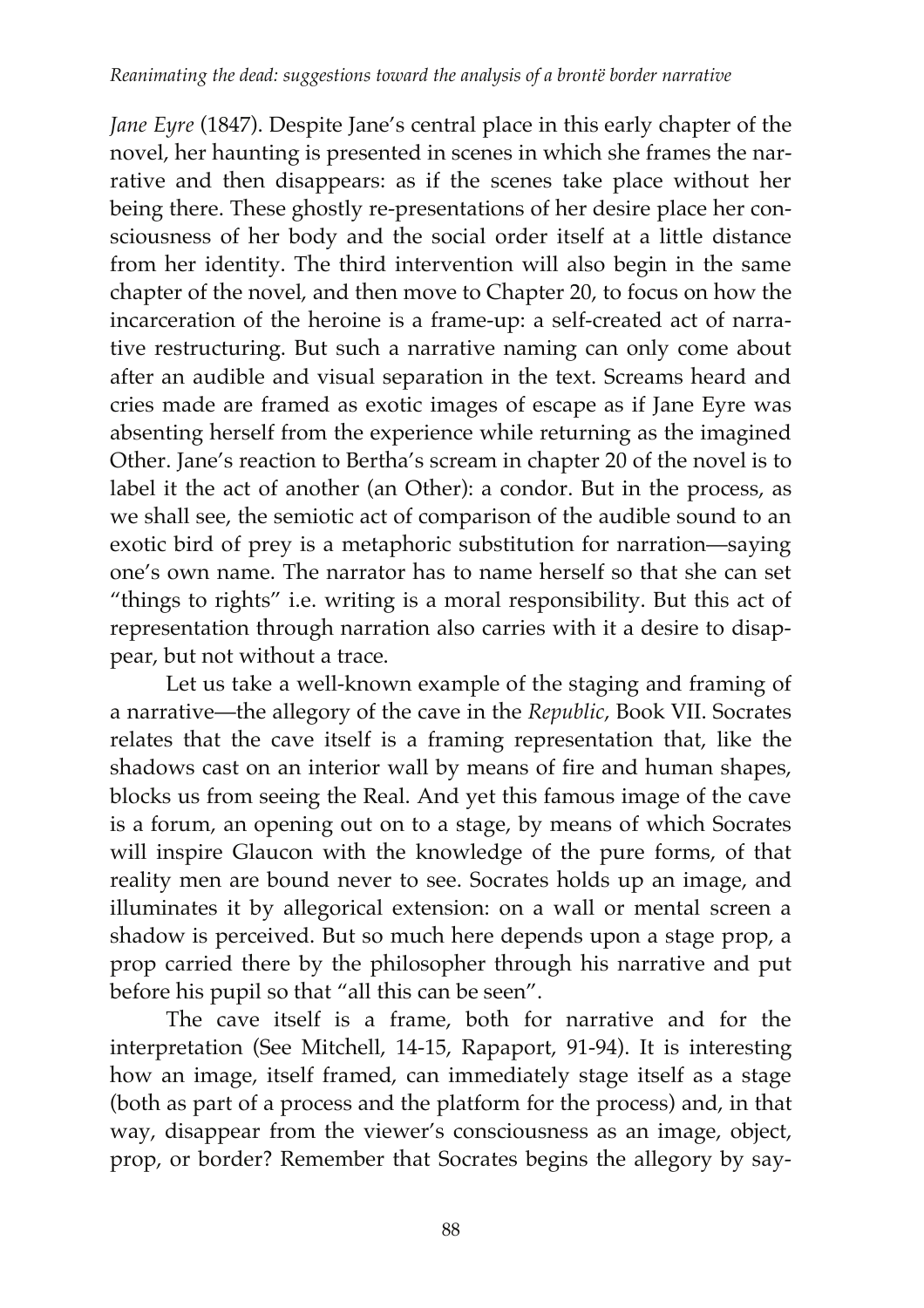ing: "Picture men dwelling in a sort of subterranean cavern"—the word picture frames, stages or encloses the image of the cavern, but the cavern will in turn stage or frame other images. No narrative can begin without such a framing border: the power of the allegory then depends upon an image that fades into a frame. Henry Rapaport argues that what Glaucon "sees in the image of the cave is the consequence of the staging enacted by the image, a staging that counts on the dissolution or phantomization of an image in order that we can see through it . . .. The image fades, then, and in doing so makes us "forget" this image even as we use it to see something else. What makes the image fantasmic or powerful in its effect on us is the fact that even if we forget it, the image's impression remains." (93-4)

What I am suggesting here is the need to acknowledge the double narrative, of the vision enclosed in the general narrative and then to examine the "line" (border) that separates the enclosed narrative from the other. One approach would be to analyze how images serve to stabilize or frame a fantasy (See Hartman, 35-37), while recognizing that the border that frames or separates the enclosed narrative from the other will not be served by simple demands for interpretative closure. This is not to suggest that we should always read a narrative as through a glass darkly, but to propose that the textual or medial borders within or around aesthetic works are related to the borders represented in these works.

 But there is another literary issue in the example I have chosen above: the ambiguous role "representation" plays here. The role of representations in our understanding of literature and the contexts in which literature is interrogated has a long history. (See W.H.T. Mitchell's article "Representation" in *Critical Terms for Literary Study* for an excellent summary of the theoretical issues, 11-21). More recently the problematical place of representation, re-presentation, and figuration have been applied to the processes of "framing a sign" (Culler, 139-230) or to the interpretation of the representations of gender, race, and class within literary and cultural texts. Additionally in the last twenty years, in criticism influenced by post-structuralism and politically motivated deconstruction, (but also within feminist and post-colonial studies), there has been an attempt to realign existing theories of representation with the history of the term in political science. In political theory representational theories of sovereignty,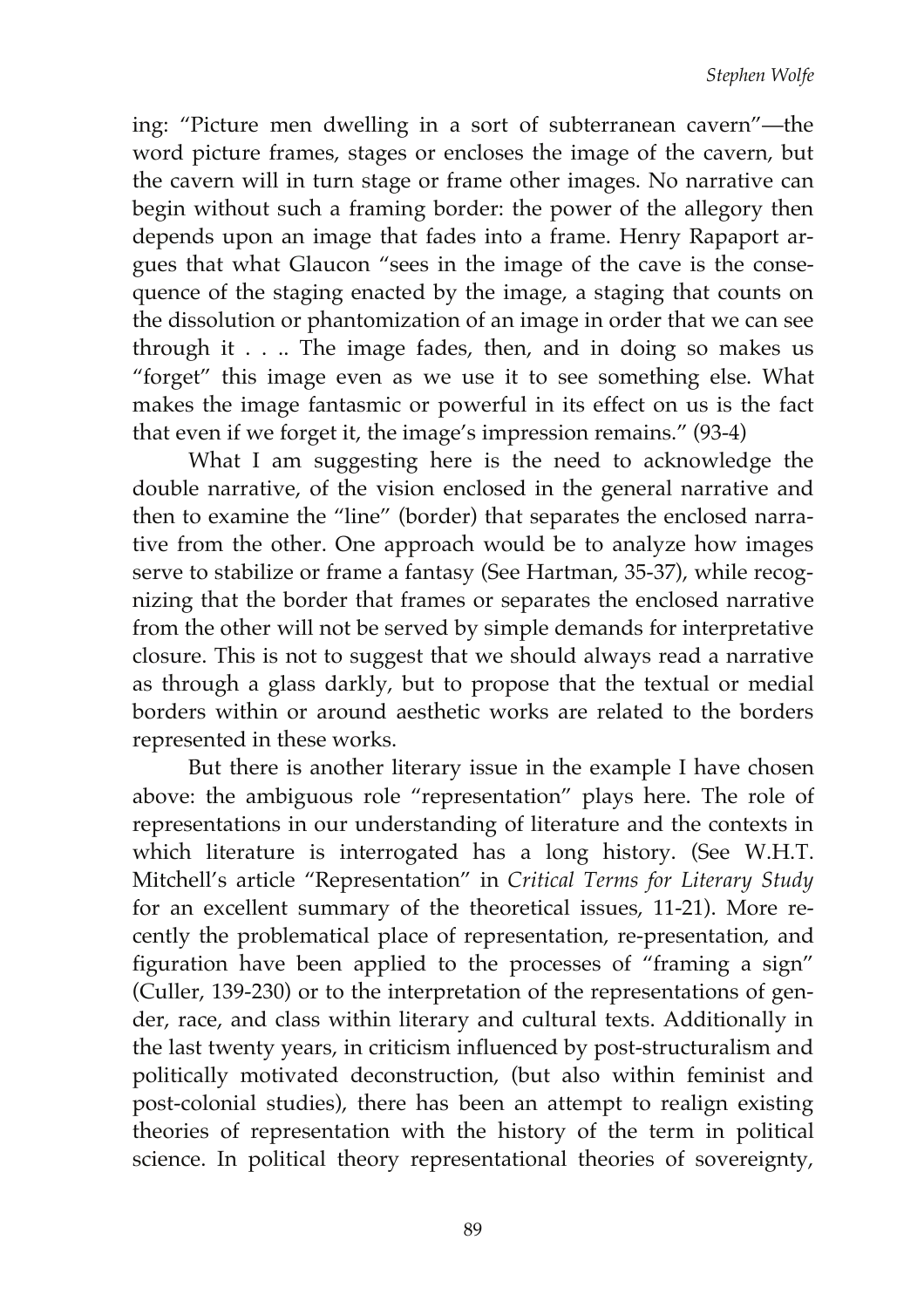legislative authority, and relations of individuals to the state have been used to explore the cultural implications of power within institutionalized spaces, or the ways in which representations of individuals impact the structuring of communication between groups within the State.

 To use three well-known examples of commentators who are critically reevaluating "representation" in literature and the arts: W.H.Mitchell has written extensively on ways in which representation and the framing of the sign plays a significant role in the study of aesthetic phenomena ( See W.H.T Mitchell **"Ekphrasis and the Other"**, from *Picture Theory* (Chicago: University of Chicago Press, 1994) reproduced as part of The Romantic Circles' Electronic Edition of Shelley's "Medusa", W.H.T Mitchell, "What is an Image" from *Iconology: Image, Text, Ideology* (Chicago: University of Chicago Press, 1987), pp. 7-52 ); Herbert Rapport has written on the intersection of literary and psychoanalytical theory in the metaphoric representation and constructions of desire in English, French and German fiction and poetry of the 17th to the 20th centuries (See Rapaport, *Milton and the Postmodern*, *Heidegger and Derrida: Reflections on Time and Language*) ; and in subaltern studies, in postcolonial theory, there have been many attempts to "read against the grain" of colonial representations (See Spivak, Prakash, Chrisman, and the collection of essays edited by Gates, *"Race", Writing and Difference*). In fact, this later group of critics seem at times to be united in their attempts to disclose, representations as the disembodied voices of ancestors, forgotten history, disfigured and decentered subalterns who have been distanced, displaced, and relocated out of sight.

I

Let us now analyze some familiar Nineteenth Century texts in English, in which writers view an object or individual, or investigate a dream or memory, as if they are taking its measure against a frame in the foreground: as if they were seeing one text in the other. They establish a perspective by looking through one thing at another: they frame an image, by calling attention to and then loosing, the border. This is not simply a *palimpsest* in which the original narrative or writing is effaced or scraped clean, in order to make way for other writing. A simple sentence from one of Shelley's letters will make the point: "I see the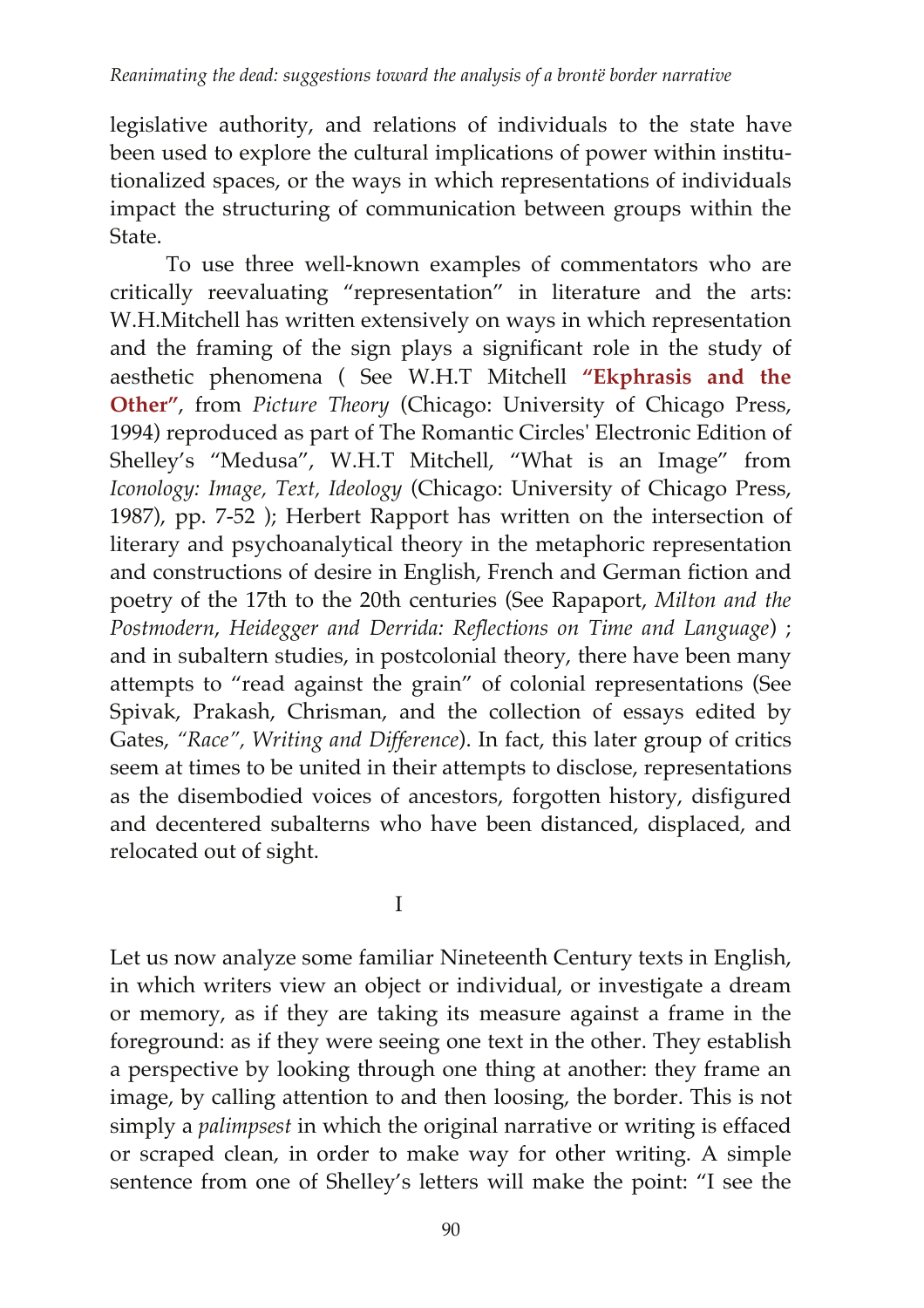radiant Orion through the mighty columns of the temple of Concord" (Letter to Thomas Peacock, March 1819 cited Reigier, 92). The temple functions as an image, but as one that also disappears as it frames or stages an image that appears as if from within it, the radiant Orion. To see one thing through another, as a number of critics have suggested, is often the case in Shelley's poetry (see Regier, 20-60, de Man, 51 , and Derrida, 91-2). In fact, Derrida makes Shelley's The *Triumph of Life* a central example in his essay, discussed above, "Living on: Border Lines". But what is worthy of note is the underlying "recitation" of narration and imagery that critics have found in the poem: the framing of a view into which we see through to another thing. It is not simply that there is a simple one to one correspondence or allegory but rather that the poet stages his literary tropes or figures by making one image a frame or screen through which another image is viewed. Shelley would have the reader see though to the "triumph" of life at the edge of death. But then in another Shelley poem, *Prometheus Unbound* he stages a death as if to insist that death is a border that only displays itself in terms of delay, deferral, distancing, or a stay of execution. Throughout Shelley's poetry framing images function like the Platonic allegory discussed above. They depend upon an image that knows how to fade into a frame: the spectacle Glaucon sees in the image of the cave is the consequence of the staging enacted by the image. The image fades, and then in the process makes us forget this image even as we use it to see something else.

 Now let us look at how such staging takes another form in a fictional Nineteenth Century narrative, *Jane Eyre* by Charlotte Brontë. Since 1985 and the publication of Gayatri Spivak´s celebrated essay, "Three Women's Texts and a Critique of Imperialism" (Gates, 262-80) representation and re-presentation has become central to an analysis of the novel. Spivak´s essay is a study of three canonical western texts and their relations with western proto-feminism and anti-imperialism. Its "gestures of inversion" have been often cited, especially in its allegorical reading of the figure of Bertha Mason. Despite Mason's objective identity as a member of the white plantocracy, she is made to embody the subject-position of the subaltern woman in early western feminist discourse. The effect of Spivak´s "catachrestic" reading is to suggest that there has been a deep, and largely unconscious complicity of western proto-feminism with the project of overseas hegemony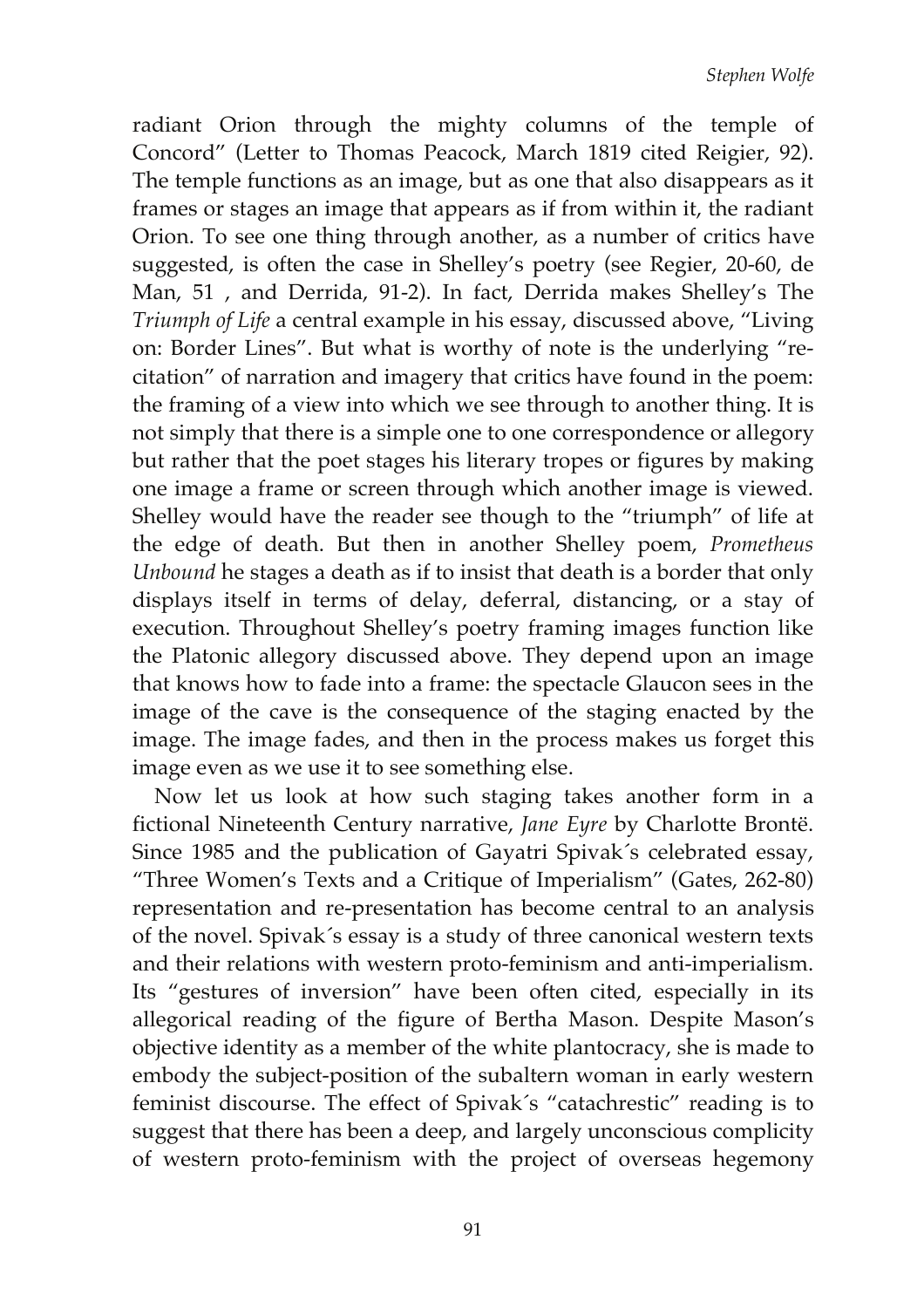from the Mid-Nineteenth Century on. Spivak´s argument uses both an allegorical technique and assumptions about representation to argue that the emergence and consolidation of the figure of the western "feminist" women in the Nineteenth century is inextricably structurally linked to the marginalization, even the disappearance, of "women from the colonies" in the discourses of canonical texts.

 In my second intervention, I would like to suggest that the Spivak´s reading makes assumptions about "representation" which the novel's text may frame in ways she does not acknowledge. For example, many critics have stressed the brilliance of the opening chapters of the novel. How the structuring narrative devices shape the overall design, and that the locked red room and ghostly haunting introduce the reader to the process of narrative itself. My analysis of two scenes from Chapter Two of the novel is meant to be suggestive not exhaustive but I think we need to read in a slightly different fashion. The object here is not to point to the ways in which the opening fore shadows the narrative and metaphor patterns of the rest of the text, but to analyze how the images and disembodied cries heard by the narrator create a haunting whose staging will allow the reader to see and hear traces that are a sign of difference and an encrypted framing of desire for both revenge and narrative power.

II

The second chapter of *Jane Eyre*, in which she is locked in the "red room", is a chiastic scene that will be repeated a number of times in the text. Mrs. Reed is punishing Jane for her disobedience by locking her in a spare bedroom in Gateshead. The red room is the chamber in which Mr. Reed, her sworn protector and guardian "had breathed his last" and in which he lay in state, nine years earlier. She is forced into this room after a "rebellion": her "mutiny" against the tyrannical rule of Mr. Reed's son, John. She is to be disciplined for disobeying authority and for the violence of her fiery temper.

I began to recall what I had heard of dead men, troubled in their graves by the violation of their last wishes, revisiting the earth to punish the perjured and avenge the oppressed, and I thought Mr. Reed's spirit, harassed by the wrongs of his sister's child, might quit its abode—whether in the church vault or in the unknown world of the departed –and rise before me in this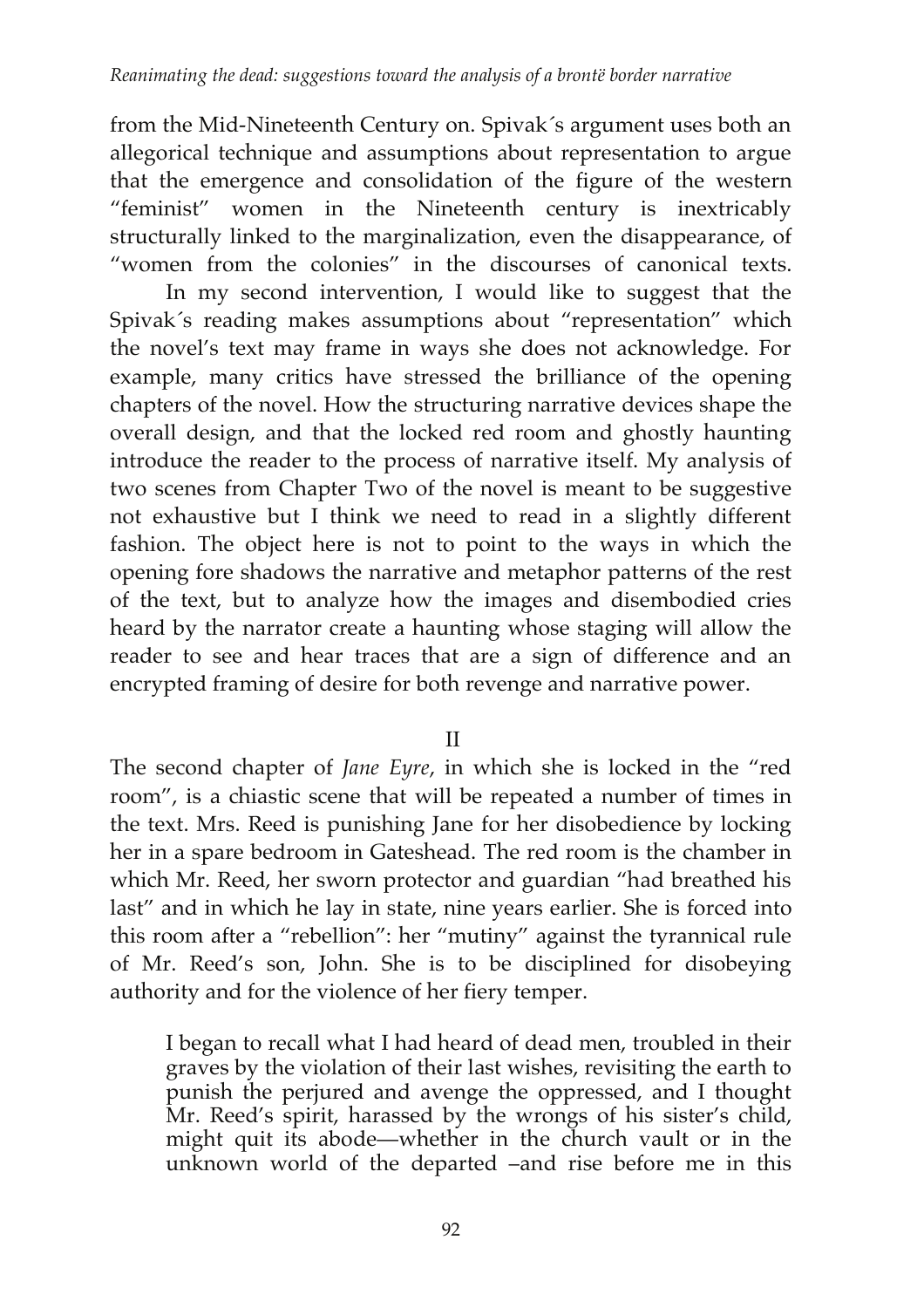chamber. I wiped my tears and hushed my sobs, fearful lest any sign of violent grief might waken a preternatural voice to comfort me, or elicit from the gloom some haloed face, bending over me with strange pity . . .Shaking my hair from my eyes, I lifted my head and tried to look boldly round the dark room; at this moment a light gleamed on the wall. Was it, I asked myself, a ray from the moon penetrating some aperture in the blind? No, moonlight was still, and this stirred; while I gazed, it glided up to the ceiling and quivered over my head. I can now conjecture readily that this streak of light was, in all likelihood, a gleam from a lantern carried by some one across the lawn; but then, prepared as my mind was for horror, shaken as my nerves were by agitation, I thought the swift-darting beam was a herald of some coming vision from another world. (48-9)

We can understand Jane's wish that the ghost will avenge her wrong, by haunting and punishing Mrs. Reed and her children. Her wish both frightens her and gives her pleasure, but we also need to see this as the staging of a desire to voice a nightmare. One from which she might not awaken. The room is locked and the narrator becomes claustrophobic. Jane experiences a disjunction between her identity and this new space, between her inner and outer worlds—she finds there is a gap between her desire as imagined in the ghostly aura and the emptied space in the room she has to occupy. (In a sense, this is also a presentation of the place she occupies as an empty signifier in her "adopted" family). For example, if we go back two pages before the scene I have just quoted, to the first description of the locked room as a "jail", we can read the staging of the second scene in the first. In the first scene, Jane sees herself in a looking glass.

All looked colder and darker in that visionary hollow than in reality: and the strange little figure here gazing at me with a white face and arms specking the gloom, and glittering eyes of fear moving where all else was still, had the effect of a real spirit: I thought it like one of the tiny phantoms, half fairy, half imp, Bessie evening stories represented as coming out of lone, ferny dells in moors, and appearing before the eyes of belated travelers. (46)

Early in her confinement to the red room she sees herself, fostered by her reading, as a phantom: half one thing and half another. This is the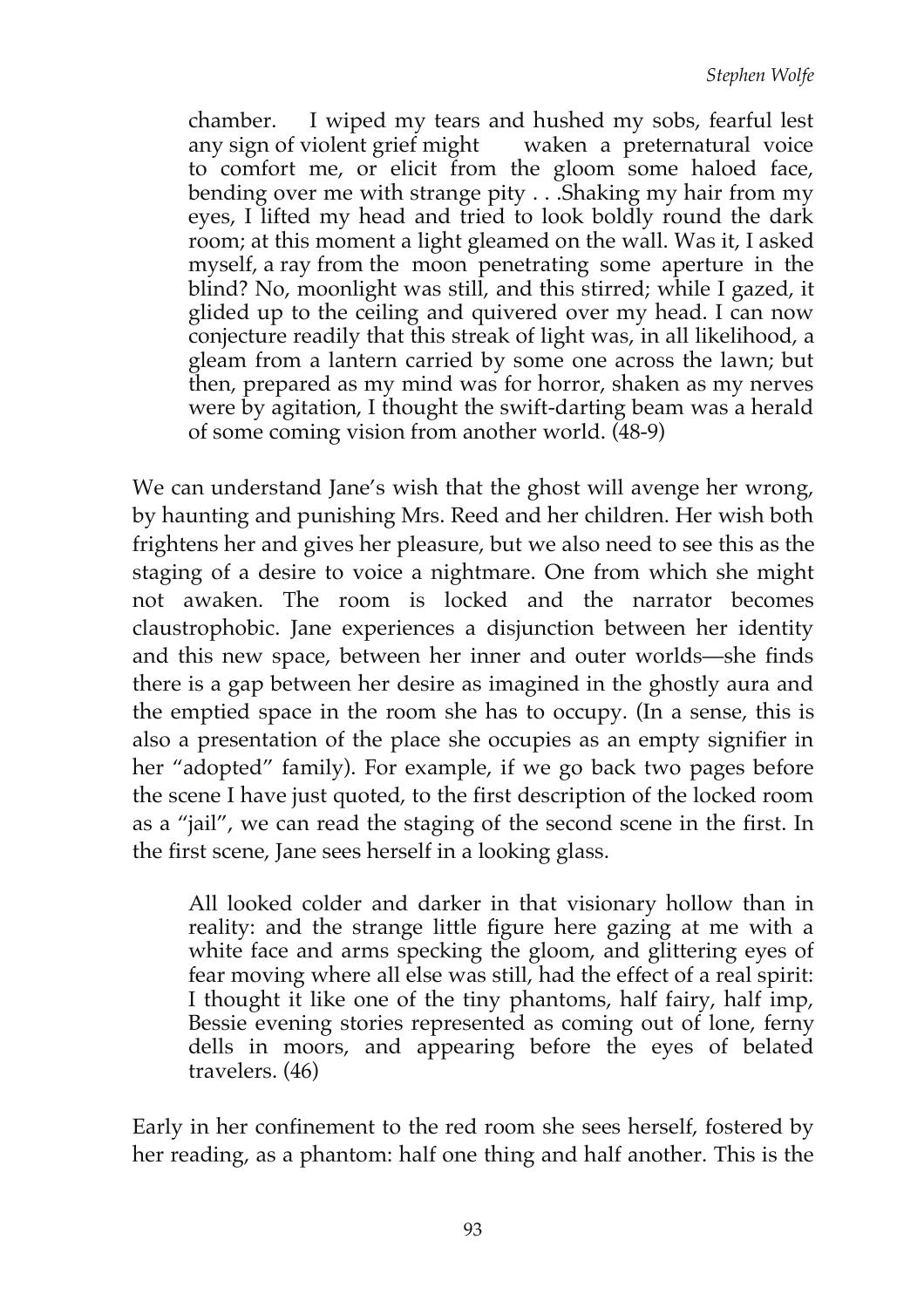first staging of herself as a phantom in the novel, and it is the mirrored self as seen through a glass darkly.

 Now in the second scene, she uses the mirrored phantom, who is and who is not Jane, to seek her desire for vengeance. She projects on to the presence of Mr. Reed's ghost the need to punish others for wrongs done to her: "I began to recall what I had heard of dead men, troubled in their graves by the violation of their last wishes" (48). It is a scene staged using the imagery of a frightful nightmare: "a vision from another world". What we see happening here is that Jane's scream and eventual fainting fit signifies the crossing of a boundary: the staging of a punishment directed toward others but also toward herself. After all the entire chapter ends with the narrator's statement: "unconsciousness closed the scene" (50). In a sense, she cannot bear to look upon her own desires.

 She also knows that she will be locked up in the room until she can meet her aunt Reeds demands "it is only on condition of perfect submission and stillness that I shall liberate you." (49). Jane's stillness never gives her pleasure, in fact, much of what motivates her, later in the novel, is her desire for movement. Being forced across a threshold and locked into the red room, (a room haunted by a ghost), Jane presents a reading of her own desire for revenge by framing and then moving through stages of interpretative possibility and action. The narrator is often waiting, in hot pursuit, to interpret or reinterpret a staged scene. For example, Jane's narration of her confrontation with the gypsy fortuneteller in Chapter 18 is an attempt to stage another impression of her self for the reader, she uses Rochester's disguise to frame her own desire for Rochester.

 But if we return to Chapter 2 of the novel, we need to examine one more staging of desire. Within this chapter is an embedded reference to the interpretation of a Platonic allegory: "shaking my hair from my eyes, I lifted my head and tried to look boldly round the dark room, at this moment a light gleamed on the wall" (48). The narrator then seeks to interrogate the scene, asking she what it "means"? Two explanations follow: one is in the voice of the present of the writing of the text (framed narrator) who rationalizes and "conjectures that this streak of light was . . . a gleam from a lantern" but then, the narrator of the "now" reverts to the past of the narrated moment and states that her mind was seized with horror "shaken as my nerves were"—the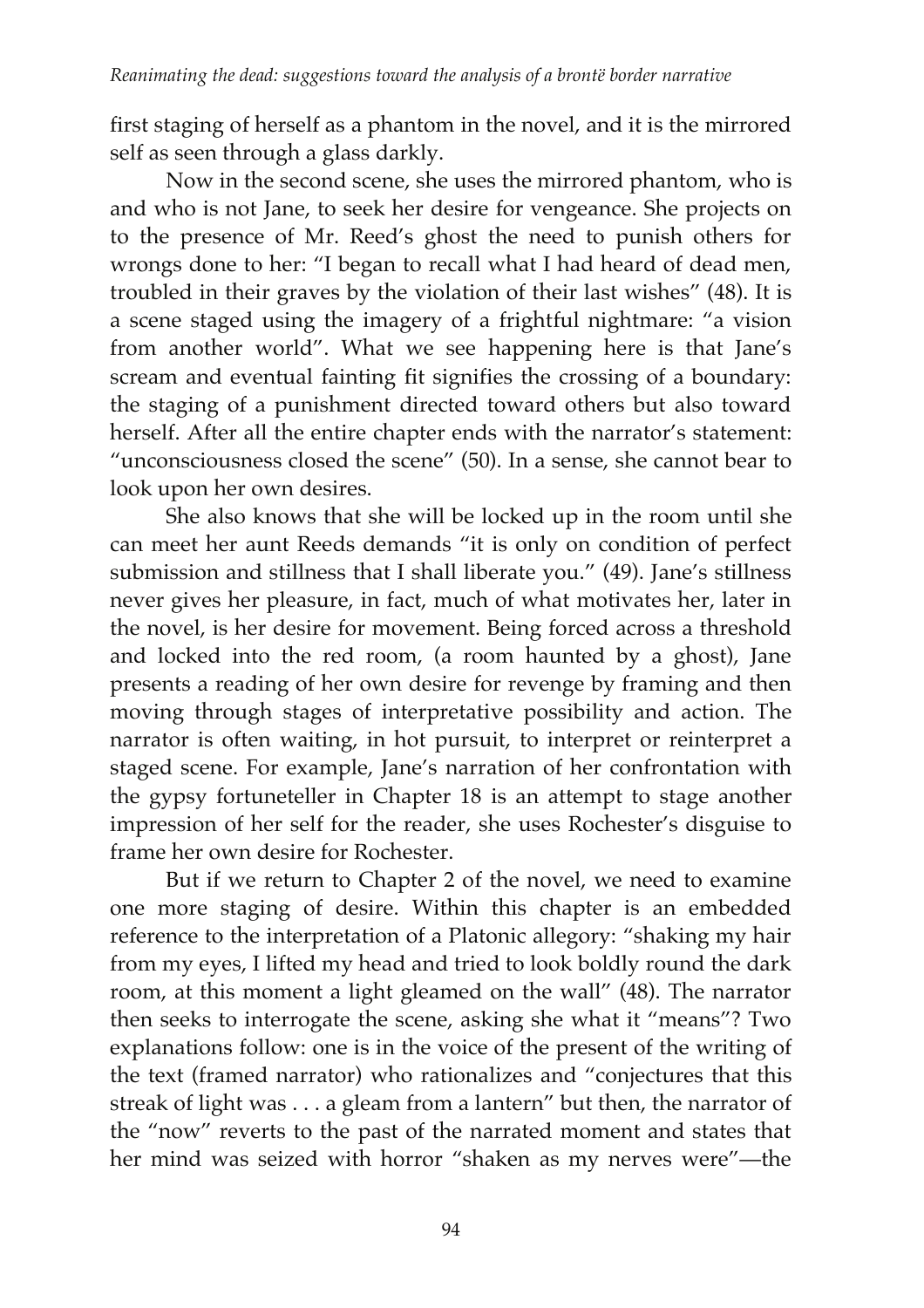"swift-darting beam was a herald of some coming vision from another world" (49). However, the vision is also framed in a sound "which I deemed the rushing of wings". Jane is oppressed, suffocated; her claustrophobia becomes audible in a scream.

 Here then is where I want to move to my third intervention as we have a new direction in the narrative: a turn toward the audible. In the first two examples I have used, there is a separation of self into two parts framed by the images of a mirror, and then the staging of a desire as an allegory. The narrator sees (visualizes) the two images as little girl and "phantom", "imp and fairy" (46), passive victim and vengeful ghost. But in the third example, what has been sight will become sound.

 Screams are often uttered and heard in the novel. For example in the middle of the text, at the beginning of Chapter 20, Bertha Mason's screams are described in a comparison with a wild and exotic condor: framed in a comparison with birds of prey. And again, I think, readers are meant to see through this image to another that signifies the return of the repressed: Bertha Mason and beyond that Jane Eyre herself.

 In Chapter 20 of the novel, Jane has just been awakened by the moonlight, having forgotten to draw her curtain or let down her window-blind. She hears the screams of Bertha from the third story: "the night was rent in twain by a savage, a sharp, a shrilly sound that ran from end to end of Thornfield Hall" (235). The sound fills the space, and the comparison Jane makes is interesting: "Whatever being uttered that fearful shriek could not soon repeat it: not the wildestwinged condor on the Andes could, twice in succession, send out such a yell from the cloud shrouding his eyrie" (235). We know from the opening pages of the novel, when Jane is reading *Berwick's History of British Birds* that bird sightings and sounds, and bird metaphors will play an important role in the text. But what fascinates in this example is the strong association of a scream (sound) with the creation of a border that must be crossed into the formation of the visual image of a condor protecting its nest. The condor's action can be symbolically represented in Bertha's scream. But the name of the nest contains not the sound of a scream, but Jane's name: eyrie. In our third intervention, the signifier is framing another/ Other's name and pushing them together: Bertha and Jane Eyre. Jane is identified with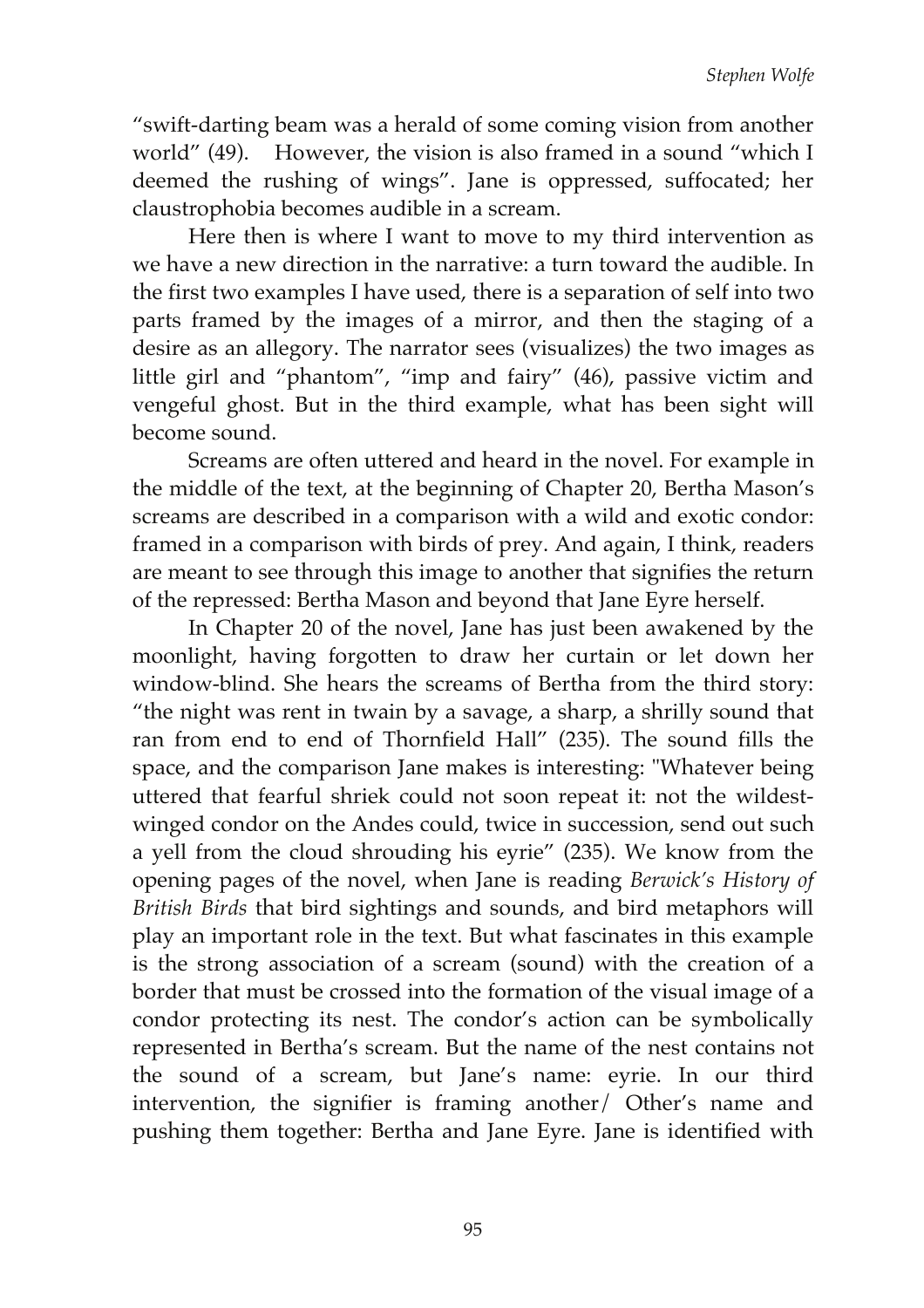Bertha's nest, i.e. Thornfield Hall, but is also displaced by the exotic Andes.

 At this point, we can begin to see that Brontë´s text is haunted by a repressed, but not fully acknowledged recognition, of subaltern resistance that is contained and maintained within the structure of the narrative act itself. Not so much in the references to slavery in the text, but within the construction of the signifiers. There is a mutually repeating elision, which emphasizes the enabling and reinforcing evasions in a relationship between a proto-feminist aspiration and anti-imperial resistance. If this can be shown to be the case, and I have only used two examples from the novel, then Spivak´s argument about the structural complicity of nineteenth century feminism in "the axioms of imperialism" will require at least some modification.

 Once we become attuned, in Brontë´s writing, to the framing of borders which are to be seen through or which disappear, in the narrative act itself, then we can draw interesting parallels between texts. Emily Brontë´s *Wuthering Heights* (1847) also begins with dark locked rooms inhabited by ghosts, visions of punishment for real or imagined wrongs, and a "haunting" in which screams or cries are heard. In fact, the opening chapters of both texts seem to set narrators in a space where they are able to raise the dead by reading, and then hear voices and see shapes which formulate a repressed desire: one which has to be analyzed. Thus a reading of each novel might start with how seemingly haunted these texts are by the past and by history. The dead remain among the living because of a self-created need, expressed by the narrator for revenge for real or imagined wrongs. Thus the problem is how finally to put the ghost to rest, to deliver the last rites as an act of separation. Burying the dead will end their earthly existence: proper burial and a proper naming of the dead allows them to go in peace, to be forgotten in the sense that memory depends upon the pain of a still open sore. Conversely in each novel, digging up the dead reanimates all parties involved. Marking the return of a repressed desire, and of a repressed history. Each of these scenes is framed by recognition of a staging which is both platform and process, and which embodies the conflicting interconnections within the social and cultural spaces of their expression.

 This brief analysis of the framing images within border crossing narratives in Charlotte Brontë´s novel, has argued that border poetics,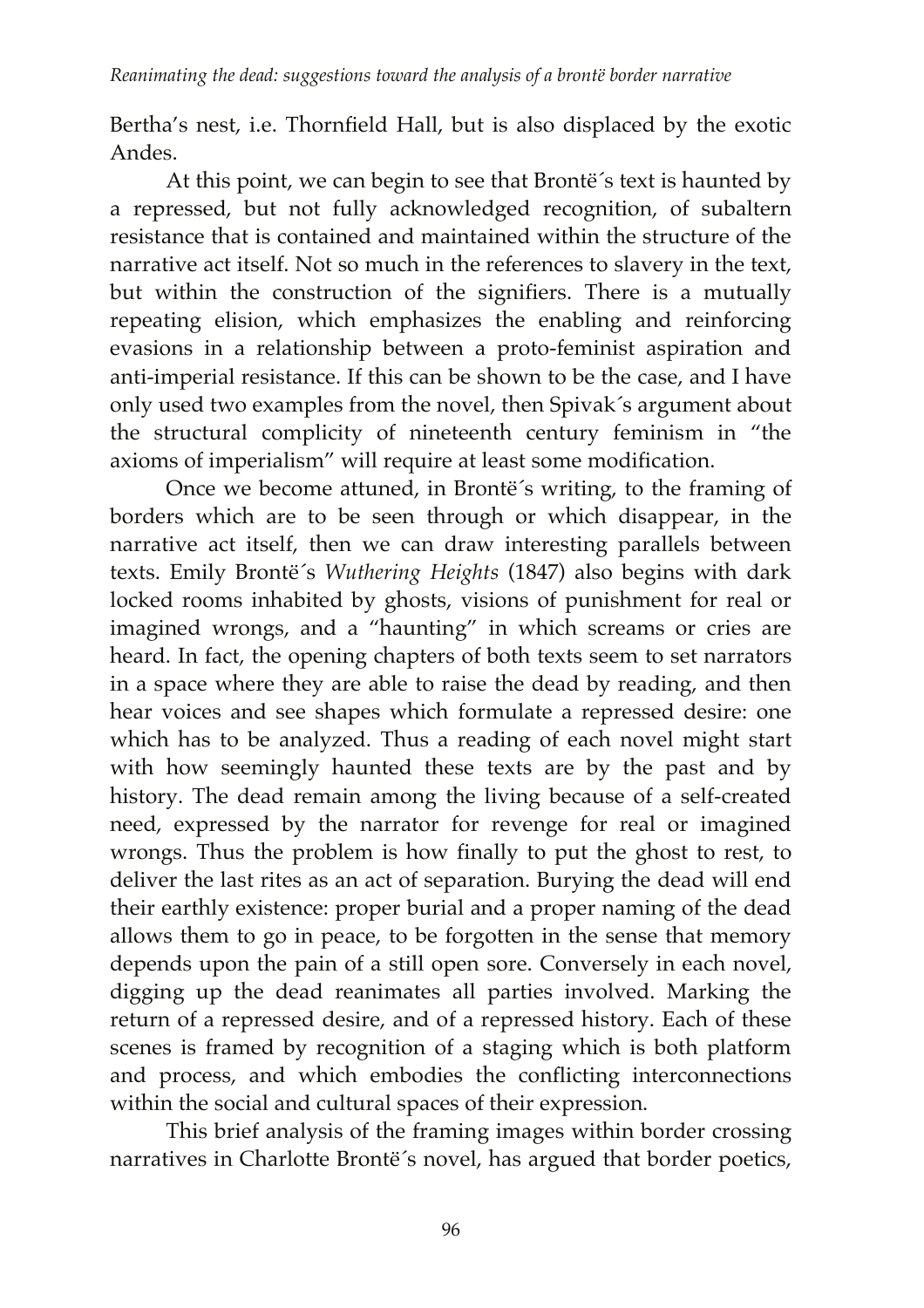which studies the ways in which we frame our representation and representation of texts, can make a contribution to an analysis of texts and also interrogate certain strategies of reading texts. But also that it can help us study the cultural implications of narrative formations themselves, noting their impact on the structuring of literary communication and history.

## **Works Cited**

Brontë, Charlotte. *Jane Eyre* (London: Penguin Classics, 1966). Introduction by Q.D. Leavis. All pages references are to this edition.

Chrisman, Laura. *Postcolonial Contraventions, Cultural readings of race, imperialism, and transnationalism*. Manchester: Manchester University Press, 2003

Culler, Johan. *Framing the Sign, Criticism and Its Institutions*. London: University of Oklahoma Press, 1988.

Derrida, Jacques. "Living On / Border Lines." Trans. James Hulbert in *Deconstruction and Criticism*. 1979. Edited Bloom et. al. New York: Continuum, 1992. 75-176. Second edition.

de Man, Paul. "Shelley Disfigured" in *Deconstruction and Criticism*, edited Harold Bloom et. al. New York: Continuum, 1992. 39-74. Second edition.

Hartman, Geoffrey. *Criticism in the Wilderness* (New Haven: Yale University Press, 1980).

Mitchell, W.H.T. "Representation" in *Critical Terms for Literary Study*, edited by Lentricchia, Frank and McLaughlin, Thomas. (Chicago: Chicago University Press, 1995). Second Edition.

Mitchell, W.H.T. **"Ekphrasis and the Other"**, from *Picture Theory* (Chicago: University of Chicago Press, 1994) reproduced as part of The Romantic Circles' Electronic Edition of Shelley's "Medusa",

Mitchell, W.H.T. "What is an Image" from *Iconology: Image, Text, Ideology* (Chicago: University of Chicago Press, 1987), 7-52.

Prakash, Gyan. "Subaltern Studies as Postcolonial Criticism", *American Historical Review* 99/5, December 1994.

Rapaport, Herman. *Between the Sign and the Gaze* (Ithaca, New York: Cornell University Press, 1994).

 *--------Heidegger and Derrida.* University of Nebraska Press, 1989.

*-------Milton and the Postmodern*. University of Nebraska Press, 1983.

*-------Is There Truth in Art?* Cornell University Press. 1997.

Regier, James. *The Mutiny Within* (New York: Braziller, 1967).